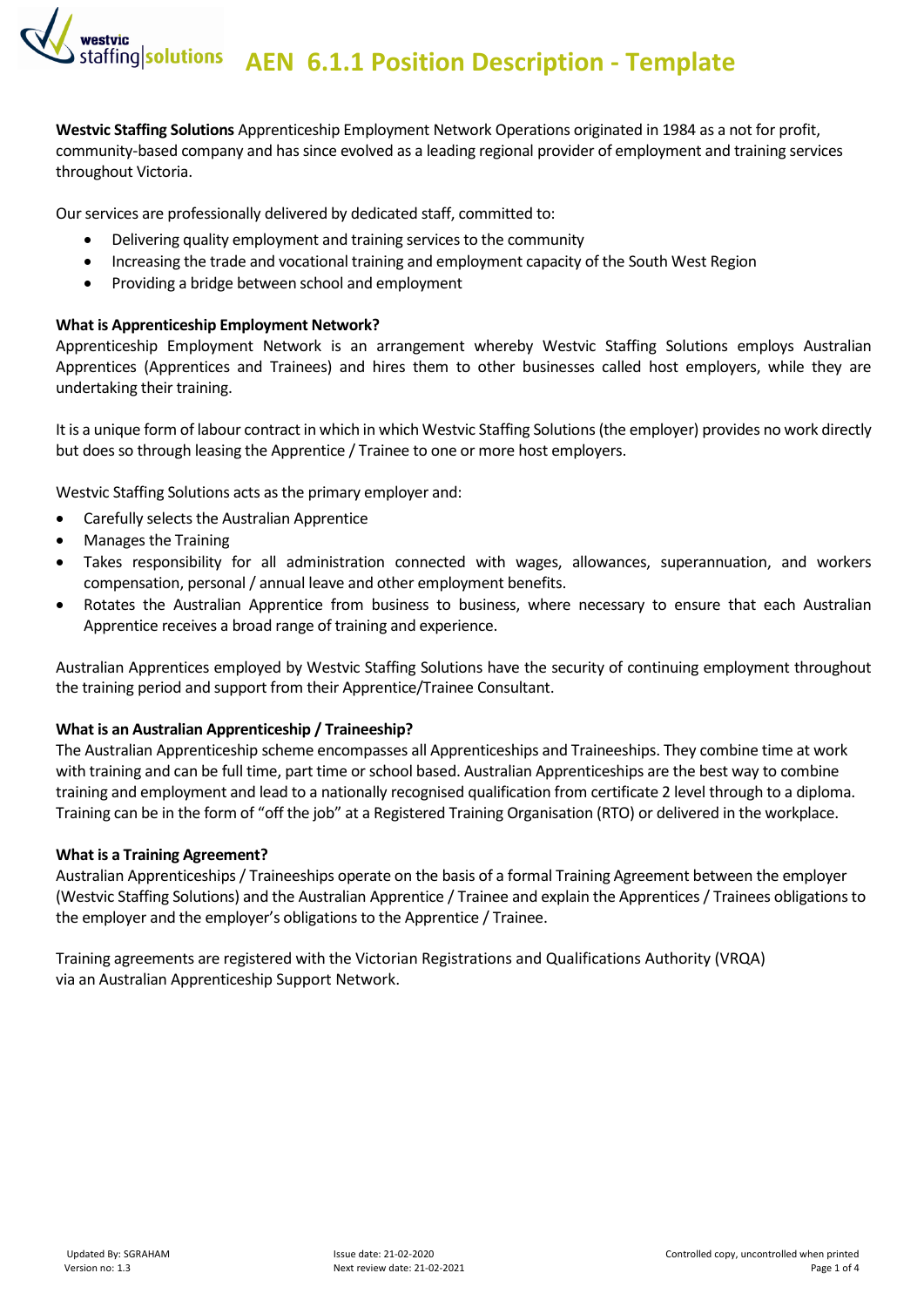# **Position Description**

#### **Purpose**

Position Descriptions are written statements that clearly describe the duties or task to be undertaken and the responsibilities of the particular position. The position description also includes information about working conditions, tools and equipment used, knowledge and skills required and Work Health and Safety responsibilities.

| <b>Employee Name:</b>                                                            | Date PD Issued:                             |  |  |
|----------------------------------------------------------------------------------|---------------------------------------------|--|--|
| Position: Junior Service Desk Officer - Certificate IV in Information Technology |                                             |  |  |
| Host Employer: Bacchus Marsh Grammar                                             | <b>Supervisor: ICT Service Desk Manager</b> |  |  |
| Host Employer Address: South Maddingley Road, Bacchus Marsh VIC 3340             |                                             |  |  |

#### **Westvic Staffing Solutions Apprentice/Trainee Consultant: Alex McCarthy**

# **Overview of Duties**

## **1. Systems Support**

- Provide customer service support across all BMG Campuses as required (onsite and offsite).
- Maintain a consistent flow of service through the ICT Service Desk platform;
- Troubleshoot Hardware and Software related issues;
- Configuring and/or imaging new and existing devices;
- Provide support to Modern Microsoft Windows iterations and ChromeOS Operating Systems;
- Provide support regarding Office365 and associated applications (Word, Excel, Outlook, Teams, ETC.);
- Mobile Device Management;
- Assist with VoIP Telephone Services;
- Assist with Audio/Visual equipment in Classrooms and Events; and
- Provide basic Active Directory support to clients.

#### **2. Security**

- Ensure Customer Data and Privacy is maintained at all times;
- Follow Security Protocols as per Bacchus Marsh Grammar policies; and
- Report any suspected breaches of security to the ICT Service Desk Manager for appropriate escalation.

## **3. Process and Workflow Delivery**

- Adhere to and assist with the development of ICT internal procedures;
- Contribute to the implementation of workflows and procedures for customers; and
- Maintain records as appropriate to workflows and procedures.

## **4. Training and Documentation**

- Gauge needs and facilitate Technical Documentation, as well as Customer Documentation (procedures and general instructions); and
- Provide training to clients in the use of ICT-related technology and services.

## **5. Child Safety**

- Be familiar with and comply with the School's Child Safe Code of Conduct, and any other polices or procedures relating to child safety;
- Assist in the provision of a child-safe environment for students; and
- Demonstrate duty of care to students in relation to their physical and mental wellbeing.

## **6. Managing Self & Professional Skills**

- Manage own behaviour in accordance with the Staff Code of Conduct;
- Adhere to and comply with Child Safe Standards regulations and Child Safe Code of Conduct;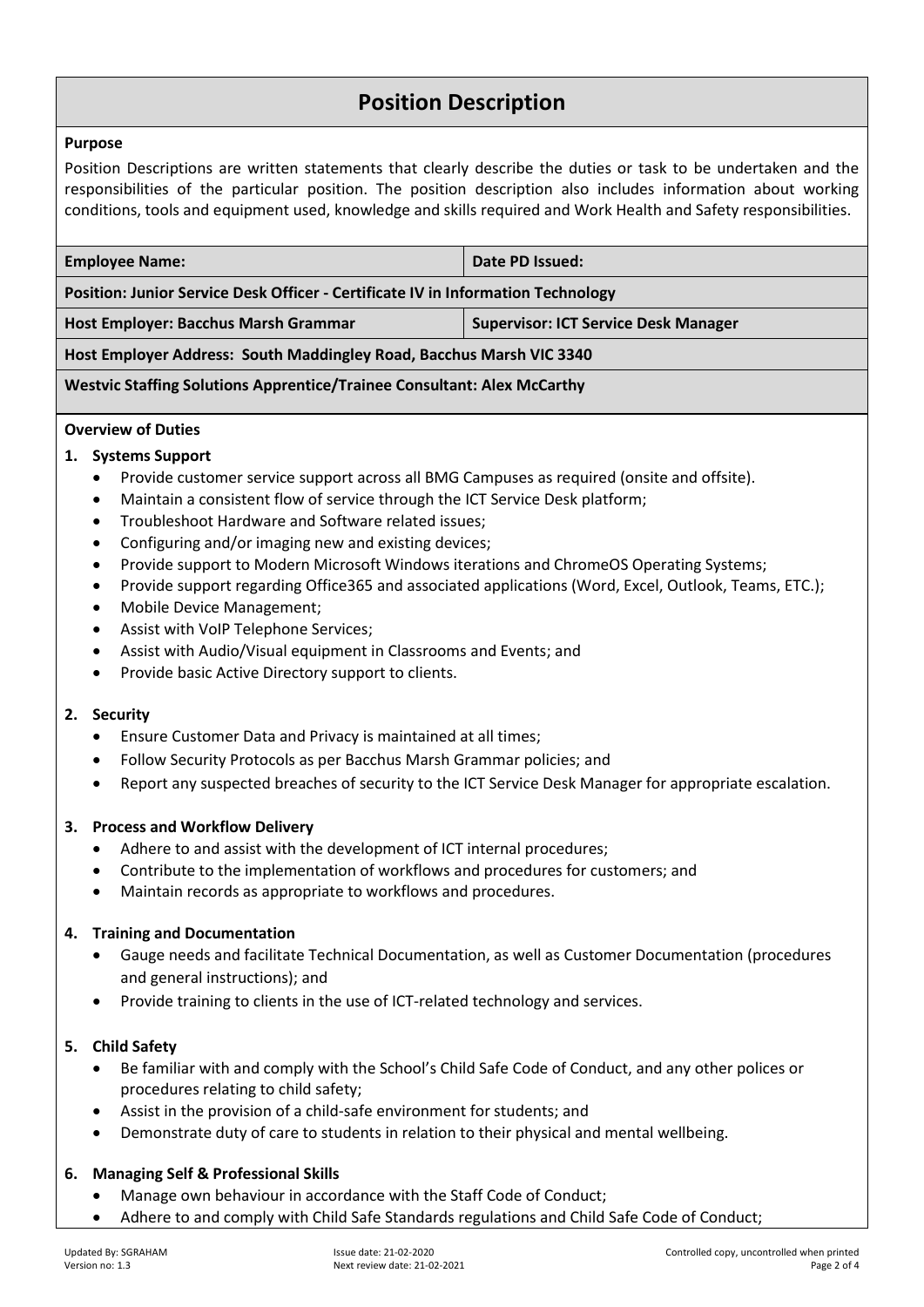- Adhere to and comply with all WHS policies, procedures and relevant legislation;
- Comply with legal, regulatory, ethical, environmental and social responsibilities and requirements; and
- Manage own development and professional learning relative to this position.

# **7. Working with People**

- Contribute as a proactive and effective member of a vibrant professional services team, whose activities integrate and promote the organisation's values.; and
- Participate in meetings in an active & constructive manner.
- **8. Other duties**
	- The incumbent can expect to be allocated duties, not specifically mentioned in this document, but within the capacity, qualifications and experience normally expected from persons occupying positions at this classification.

# **Work Conditions:**

Information Technology trainees may work for one person or a group of people. In some areas of employment, long hours of work and/or travel may be required.

## **Personal Requirements:**

- Ability to communication with a wide range of stakeholders and users. E.g. administration, teachers, students, parents, etc.
- Positive attitude.
- Great technical ability.
- Ability to understand complex problems and devise effective solutions.
- The ability to work effectively within a team or independently as required.
- Time management skills: the ability to prioritise tasks and competing priorities.
- Punctuality.
- Great problem-solving ability.
- Deliver excellent customer service.
- Previous employment will be advantageous but not essential as entry requirements vary from role to role.

## **Qualifications and Licences Required:**

- **Drivers Licence**
- Certificate III in Information Technology Digital Media & Technology (will be advantageous but not essential)

# **Workplace Health and Safety:**

- Follow Westvic Staffing Solutions' and the Host Employer's Workplace Health and Safety policies, procedures and workplace instructions
- Co-operate with the Employer and Westvic Staffing Solutions with respect to any action taken by the Host Employer and Westvic Staffing Solutions to comply with any requirements to provide a workplace that is safe and without risks to health
- Correctly wear and maintain items of personal protective clothing and equipment that are provided
- Take reasonable care for your own health and safety and for the health and safety of anyone else that may be affected by your actions or omissions whilst at work
- Report any incidents within the workplace to the Host Employer and Westvic Staffing Solutions without delay.

# **Additional Information**

- Hours Per Week: 38
- Days per Week: Mon-Fri
- Award / Agreement: National Training Wage Level A
- Superannuation: As per award
- Gross Commencement Hourly Rate: As per award
- Registered Training Organisation: Chisolm Institute

| Copy to: $\Box$ Employee | $\Box$ Host Employer         | $\Box$ Main File                           |
|--------------------------|------------------------------|--------------------------------------------|
| Updated By: SGRAHAM      | Issue date: 21-02-2020       | Controlled copy, uncontrolled when printed |
| Version no: 1.3          | Next review date: 21-02-2021 | Page 3 of 4                                |